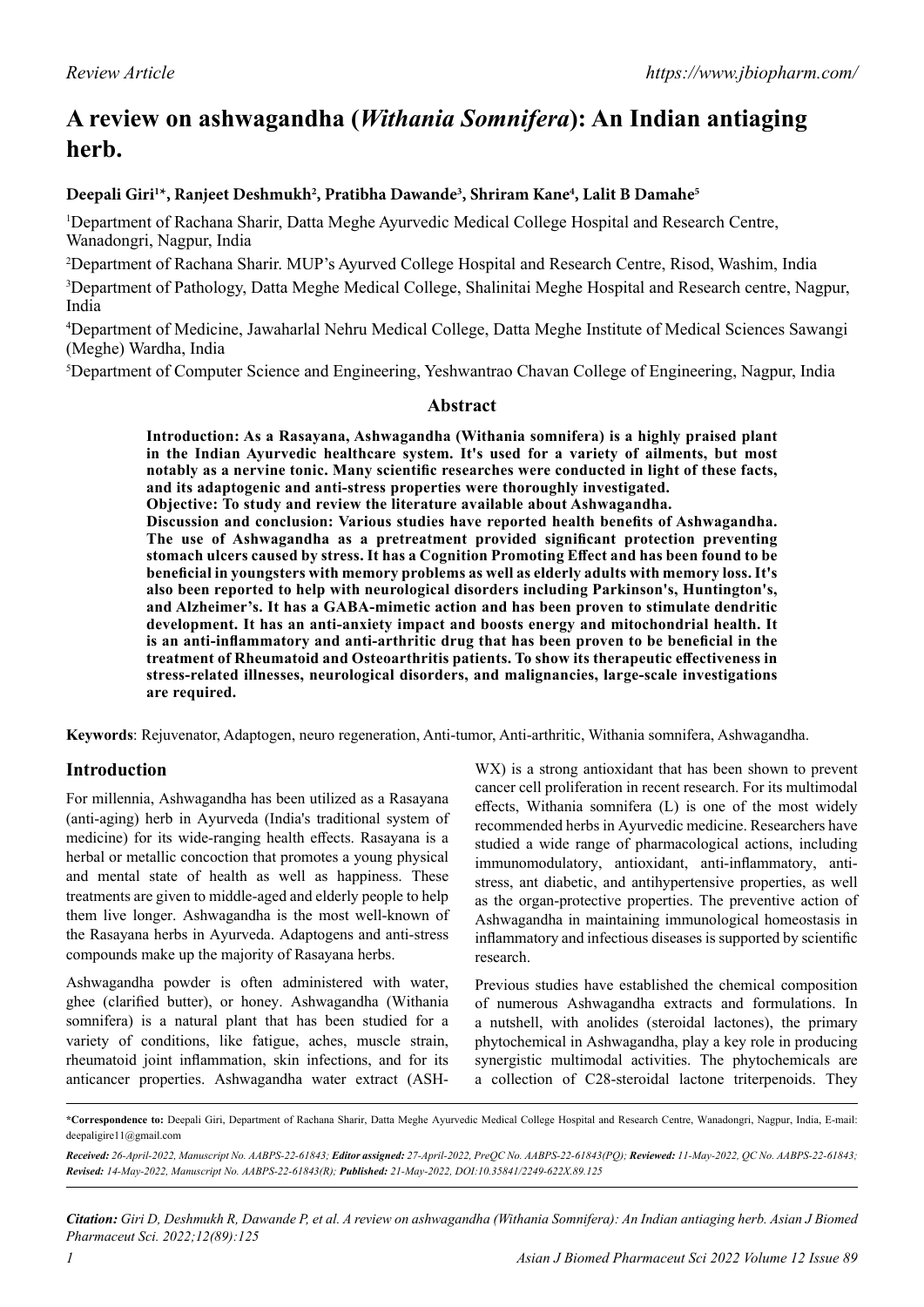mainly include with anolides A, B, and D, with a ferin A, with a somnifera A, with anoside IV and V, sitoindoside IX and X, with a none, 12-deoxywithastramonolide, etc. Besides, polyphenols including naringenin, catechin, syringic acid, and p-coumaric acid are found in significant amounts in Ashwagandha extracts. A blend of such phytochemicals makes Ashwagandha as a strong therapeutic herb [1]. This study aims to review the therapeutic uses of Ashwagandha documented in various trials as well as meta-analysis.

## **Material and Methods**

This is a literature review, based on reported scientific studies preferably from PubMed database. The qualities obtained are described in accordance with Ayurvedic literature's traditional usage of Ashwagandha. The undergraduate students of DMAMCHRC, Wanadongri, and Nagpur have conducted this study under guidance of their teaching faculty.

## **Review of Literature**

Ayurveda, India's ancient medical system has been practiced from 6000 BC. Ashwagandha has been administered as a Rasayana for the past 6000 years. Ashwagandha, Latin name, Withania somnifera, is known as winter cherry also, found in India in abundance. It is also found in Africa, in some parts of Europe and North America. Ashwagandha is used as a wonder herb of India. It has been used as a key ingredient in various Ayurvedic medicines for treating various health conditions. Ashwagandha root is used as an aphrodisiac, tonic, anthelmintic, diuretic, thermo genic, astringent, stimulant, and anthelmintic [2].

It is commonly administered in malnourished children. When added to milk, it serves as the best nourishment for children. It is also used in general debility in geriatrics. Other uses are in leucoderma, rheumatism, constipation, nervous breakdown, insomnia, goiter etc.

Ashwagandha has attracted the attention of researchers worldwide due its wonderful medicinal properties. Ashwagandha is compared with Panax Ginseng (Chinese/ Korean Ginseng) and *Eleutherococcus senticosus* (Siberian Ginseng) for its adaptogenic action, and hence it is widely known as Indian Ginseng also. Many extensive studies on the animals for the adaptogenic (anti-stress) properties of Ashwagandha have shown it to be effective in increasing the stamina (physical endurance) and preventing stress induced gastric ulcer, carbon tetrachloride (CCl4) induced hepatotoxicity and mortality [3].

The chemistry of Ashwagandha has been studied extensively and more than 35 chemical ingredients have been identified. These chemical constituents have been extracted, and isolated for medicinal purpose. The biologically active chemical constituents are steroidal lactones (withanolides, withaferins), alkaloids (isopelletierine, anaferine), withanolides, and Saponins. Ashwagandha is also rich in iron [4].

Ashwagandha showed anticancer activity in various studies. Previous work done on Ashwagandha leaves found that, water extract of the leaves was effective in various types of cancer. For instance, one study showed that tumour suppressor proteins (p53 and pRB) were activated by Ashwagandha leaves and it increased the level of cyclin B1 in cancer cells. One more study found that Ashwagandha leaves have cytotoxic effect on MCF-7 breast cancer cells. This was stronger than that exerted on PA-1 and A-459 cancer cell lines [5].

A meta-analysis by Pérez-Gómez et al. showed that Ashwagandha supplements may improve maximum oxygen consumption (VO2max) in athletes as well as in healthy adults [6]. In this meta-analysis, no article is found to report any related side effect that is attributable to the treatment. The study also reports a high compliance with the Ashwagandha supplements and very few numbers of dropouts. The hypothesis for the encouraging results of supplementation with Ashwagandha can be associated with levels of the physical activity of the participants that promotes and increases the physiological adaptations to exercise. VO2 max is considered as the most valid parameter for cardiorespiratory fitness [7]. Ashwagandha increases resistance to chemical, biological, and physical stressors. It builds energy and overall strength. Hence, it is known as an "adaptogen."

The other studies assessing cardiorespiratory and physical endurance of healthy adults have also reported parallel beneficial results with the usage of Ashwagandha, emphasizing the substantial increase in VO2 max and strengthening of muscles [8,9].

Moreover, Ashwagandha has anti-stress [10,11] and antifatigue actions also. This could be the reason behind the significant enhancement in the time of exhaustion in the experimental group [12] Ashwagandha significantly increases red blood cell count and the hemoglobin percentage in animals and in humans also [13,14]. Subsequently it increases the capacity of oxygen transport to the tissues.

Anti- stress activity of Ashwagandha is found to have a significant effect in weight management. Stress causes a rise in serum cortisol levels, which results in increased visceral fat accumulation in humans. Prolonged stress also raises circulating glucocorticoid concentrations, which promotes carbohydrate and fat consumption and lowers energy expenditure by inhibiting corticotrophin-releasing hormone and increasing neuropeptide hypothalamic production. Low leptin levels have also been linked to an increase in anxiety and depression [15]. Leptin is a hormone that controls energy balance by decreasing food intake and, as a result, causes weight reduction. Stress reduction maintains normal leptin levels and aids in the management of obesity.

Ashwagandha is a common herbal medication used to treat infertility and sexual dysfunction. Extracts of Ashwagandha fruits, stems, leaves, and especially roots improve sperm quality indicators like count and motility in men and reduce the effects of toxic chemicals on the gonads in both males and females. Ashwagandha may increase gonadal weights in both sexes. It also promotes oogenesis and spermatogenesis, and balances the levels of testosterone and LH, FSH. Sexual behavior parameters such as the female sexual distress score and the female sexual function index show statistically significant improvement following administration of Ashwagandha extract.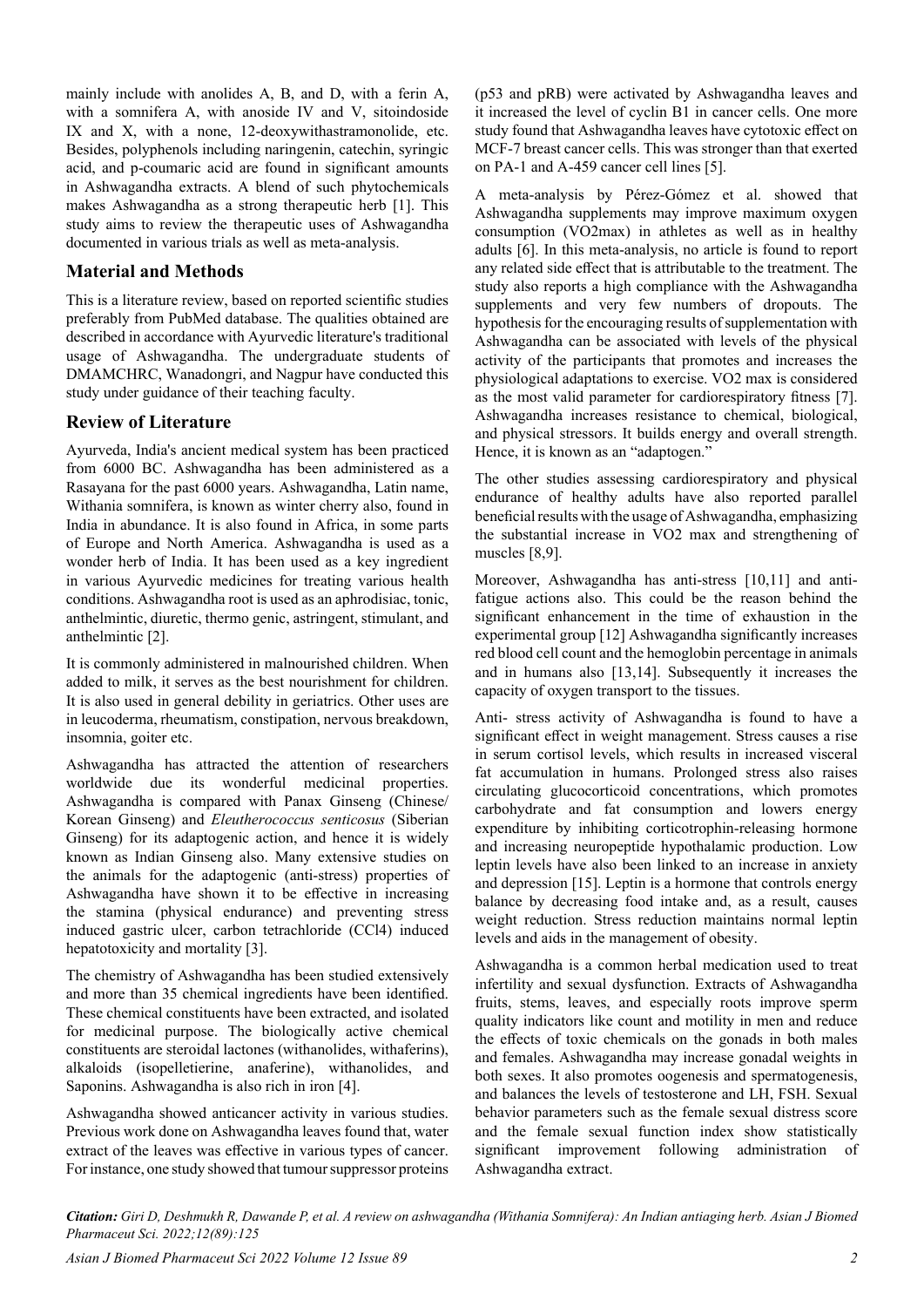The exact mechanism of Ashwagandha's effect on the reproductive system is not clear, but it is thought to be related to its anti-oxidative properties and capacity to enhance the hormonal balance of LH, FSH, and testosterone as well as the detoxification process. Furthermore, the GABA mimic property of Ashwagandha extract is considered to play a key role in stimulating gonadotropin-releasing hormone production and restoring hormonal balance [16]. Some clinical trials showed significant anti stress and anti-anxiety activity of Ashwagandha when compared with the placebo group [17]. Besides anti stress and anti-anxiety activity the Ayurveda wonder herb is seen to be helpful in sleep disorders [18,19].

A meta-analysis of five studies found evidence for clinically positive results of Ashwagandha extract on sleep compared to placebo. These studies found a slight but substantial increase in total sleep. The seven-point scale, total sleep time, sleep onset latency, sleep efficiency, and waking time following sleep onset were all employed in these researches. The results were more prominently observed in adults with insomnia, with a therapeutic dosage of 600 mg/day for a treatment period of 8 weeks. The extract of ashwagandha considerably enhanced mental alertness upon awakening. In terms of safety, adverse effects reporting were restricted to mild side effects [20].

Recent clinical trials with randomized double-blind placebo control models with Ashwagandha extracts revealed that at specific doses ranging from 200 mg/kg to 1000 mg/kg WS was not only beneficial, but also safe and well tolerated. Furthermore, several researches have demonstrated anticancer activity of Ashwagandha or its main component WFA in human cancer cell lines and animal studies. The safety of Ashwagandha in humans, as well as its potential therapeutic efficacy demonstrated in pre-clinical trials with the underlying varied molecular pathways, implies that Ashwagandha and WFA might be used in patients with various cancers.

There are at least two ways Ashwagandha can be used to treat neoplastic disorders. First, having the Ashwagandha's safety record, it can be given as an adjuvant therapy to reduce the side effects of radiotherapy and chemotherapy owing to its anti-inflammatory properties. Second, because of its potential to aid in radio- and chemo sensitization, Ashwagandha can be used with other conventional medicines such as chemotherapies to synergize and amplify the effects of radiation and chemotherapy. All data so far suggests the potential of Ashwagandha or WFA in cancer treatment. However, this must be confirmed with clinical studies [21,22].

Ashwagandha showed a hopeful phototherapeutic intervention in cases of malignancies that are related to Neuroblastoma related. Neuroblastoma is a very aggressive disease in paediatric patients. It is a disease of the sympathetic nervous system. Treatments are frequently unsuccessful and have severe adverse effects. Differentiation agents are used in conventional neuroblastoma treatment. Normal non-malignant cells are already differentiated. Hence, differentiation treatment has less adverse effects on normal cells than chemo radiotherapy. In a study, it was found that Ashwagandha water extract significantly decrease cell proliferation. It also induces cell differentiation that is specified by morphological changes.

It is also indicated by NF200 expression in IMR-32 cell of neuroblastoma.

Ashwagandha water extract treatment arrested cell cycle at G0/G1 phase and it raised early apoptotic population. Marker of modulation of cell cycle, Cyclin D1, anti-apoptotic marker Akt-P and bcl-xl provide indication that Ashwagandha water extract may prove to be effective in neuroblatoma related malignancies [23].

Ashwagandha also improves the problems induced by (Bisphenol A) BPA which are mostly behavioral problems. BPA is used in production of polycarbonate plastics and epoxy resins. It is a recognized endocrine disruptor and has close similarity to the molecular structure of human oestrogen. The disruption leads to impairment of learning and memory. Along with that, Ashwagandha treatment restores the NMDA receptors in hippocampal region and demonstrated antioxidative property while improving the levels of endogenous anti-oxidants in the brain. N-methyl-aspartate-receptors (NMDARs) is a specific inotropic glutamate receptor which is found in the hippocampus of the mid brain are critical in regulating the synaptic plasticity and cognition Ashwagandha significantly improve cognitive dysfunction which is the primary symptom in many neurodegenerative diseases [24].

Ashwagandha is a useful addition in the treatment of Parkinson's disease also. It is effective in autophagy activation, inhibition of oxidative stress, activation of prosurvival astroglia, and inhibition of pro-inflammatory microglia. Ashwagandha is well-tolerated natural compound to stop neuro degeneration. It could be an effective drug to cease the progression of Parkinson's disease. Ashwagandha root extract has the neuroprotective effect against β-amyloid and HIV-1Ba-L (clade B) induced neuro-pathogenesis.

Ashwagandha is studied extensively for its uses in COVID 19. One of the studies revealed that four constituents of Ashwagandha exhibited the maximum docking energy among the designated natural constituents. The constituents are Withanoside II, Withanoside IV, Withanoside V and Sitoindoside. Moreover, MD simulation (molecular dynamics simulation) study of 100 ns expects Withanoside V have strong binding affinity. It also has hydrogen-bonding interactions with the active site of protein and shows its stability in the active site. The binding free energy score is also the highest score in comparison with the other selected compounds. The study suggests that Withanoside V, the compound present in Ashwagandha might serve as a strong inhibitor against Mpro (main protease) of SARS-CoV-2 to battle COVID-19 and it may have an antiviral effect on nCoV.

A review article discusses about the potential of Ashwagandha for prophylaxis as well as management of COVID-19. The various experimental studies taken into account in this review. These studies indicate that Ashwagandha potentially maintain immune homeostasis, regulate inflammation. It also suppresses pro-inflammatory cytokines and provides organ protection (lung, liver, nervous system, heart and kidney) [25].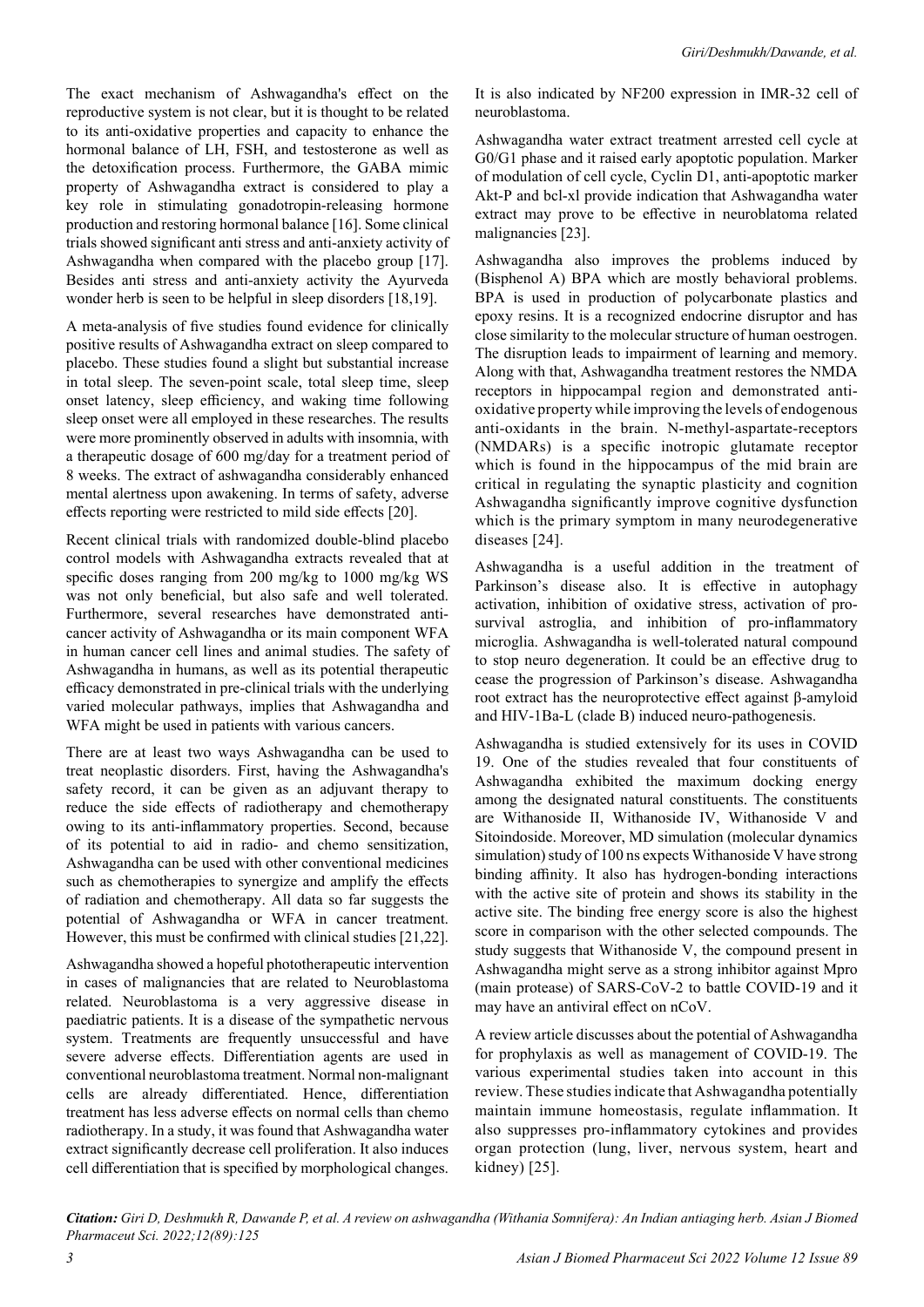## **Discussion and Conclusion**

With the review of the scientific data, we can conclude that Ashwagandha is a significantly potent regenerative drug (Rasayana of Ayurveda). It has multiple pharmacological actions like antitumor, anti-arthritic, anti-inflammatory, analgesic. It is anti-stress and neuroprotective also. It has been found useful in various conditions like Parkinson's disease, dementia, stress induced diseases and others. Apparently, Ashwagandha is found to be safe in various clinical studies. Hence, Ashwagandha provides a potent, safe natural alternative in various diseases. More clinical studies are required to prove Ashwagandha's benefits in various health conditions and rule out the side effects if any.

#### **Reference**

- 1. Saggam A, Limgaokar K, Borse S, et al. *[Withania](https://www.frontiersin.org/articles/10.3389/fphar.2021.623795/full) somnifera* [\(L.\) Dunal: opportunity for clinical repurposing](https://www.frontiersin.org/articles/10.3389/fphar.2021.623795/full) [in COVID-19 management.](https://www.frontiersin.org/articles/10.3389/fphar.2021.623795/full) Frontiers Pharmacol. 2021;12:835.
- 2. PV S. Ashwagandha, Dravyaguna Vijana, Chaukhambha Viashwabharti.
- 3. Dasgupta A, Tso G, Wells A. [Effect of Asian ginseng,](https://onlinelibrary.wiley.com/doi/abs/10.1002/jcla.20252) [Siberian ginseng, and Indian ayurvedic medicine](https://onlinelibrary.wiley.com/doi/abs/10.1002/jcla.20252) [Ashwagandha on serum digoxin measurement by Digoxin](https://onlinelibrary.wiley.com/doi/abs/10.1002/jcla.20252) [III, a new digoxin immunoassay.](https://onlinelibrary.wiley.com/doi/abs/10.1002/jcla.20252) J Clin laboratory Analysis. 2008;22(4):295-301.
- 4. Mishra LC, Singh BB, Dagenais S. [Scientific basis for the](https://www.evonuovo.com/wp-content/uploads/2019/11/Scientific-Basis-for-the-Therapeutic-Use-of-Withania-somnifera-Ashwagandha.pdf) therapeutic use of *[Withania somnifera](https://www.evonuovo.com/wp-content/uploads/2019/11/Scientific-Basis-for-the-Therapeutic-Use-of-Withania-somnifera-Ashwagandha.pdf)* (ashwagandha): A [review.](https://www.evonuovo.com/wp-content/uploads/2019/11/Scientific-Basis-for-the-Therapeutic-Use-of-Withania-somnifera-Ashwagandha.pdf) Alternative Med Rev. 2000;5(4):334-46.
- 5. Ahmed W, Mofed D, Zekri AR, et al. [Antioxidant](https://journals.sagepub.com/doi/full/10.1177/0300060517752022) [activity and apoptotic induction as mechanisms of](https://journals.sagepub.com/doi/full/10.1177/0300060517752022) action of *Withania somnifera* [\(Ashwagandha\) against](https://journals.sagepub.com/doi/full/10.1177/0300060517752022) [a hepatocellular carcinoma cell line](https://journals.sagepub.com/doi/full/10.1177/0300060517752022). J Int Med Res. 2018;46(4):1358-69.
- 6. Pérez-Gómez J, Villafaina S, Adsuar JC, et al. Effects of Ashwagandha (*Withania somnifera*) on VO2max: a systematic review and meta-analysis. Nut. 2020;12(4):1119.
- 7. Choudhary B, Shetty A, Langade DG. Efficacy of Ashwagandha (*Withania somnifera* L, Dunal) in improving cardiorespiratory endurance in healthy athletic adults. Ayu. 2015;36(1):63.
- 8. Sandhu JS, Shah B, Shenoy S, et al. Effects of *Withania somnifera* (Ashwagandha) and Terminalia arjuna (Arjuna) on physical performance and cardiorespiratory endurance in healthy young adults. Int J Ayu Res. 2010;1(3):144.
- 9. Tiwari S, Gupta SK, Pathak AK. [A double-blind,](https://www.sciencedirect.com/science/article/abs/pii/S0378874121001550) [randomized, placebo-controlled trial on the effect](https://www.sciencedirect.com/science/article/abs/pii/S0378874121001550) of Ashwagandha (*[Withania somnifera](https://www.sciencedirect.com/science/article/abs/pii/S0378874121001550)* dunal.) root [extract in improving cardiorespiratory endurance and](https://www.sciencedirect.com/science/article/abs/pii/S0378874121001550) [recovery in healthy athletic adults](https://www.sciencedirect.com/science/article/abs/pii/S0378874121001550). J Ethno Pharmacol. 2021;272:113929.
- 10. Choudhary D, Bhattacharyya S, Joshi K. [Body weight](https://journals.sagepub.com/doi/full/10.1177/2156587216641830)  [management in adults under chronic stress through](https://journals.sagepub.com/doi/full/10.1177/2156587216641830)  [treatment with ashwagandha root extract: A double-blind,](https://journals.sagepub.com/doi/full/10.1177/2156587216641830)  [randomized, placebo-controlled trial](https://journals.sagepub.com/doi/full/10.1177/2156587216641830). J Evidence-based Complementary Alternative Med. 2017;22(1):96-106.
- 11. Shenoy S, Chaskar U, Sandhu JS, et al. Effects of eight-week supplementation of Ashwagandha on cardiorespiratory endurance in elite Indian cyclists. J Ayu Int Med. 2012;3(4):209.
- 12. Ziauddin M, Phansalkar N, Patki P, et al. [Studies on the](https://www.sciencedirect.com/science/article/abs/pii/0378874195013180)  [immunomodulatory effects of Ashwagandha](https://www.sciencedirect.com/science/article/abs/pii/0378874195013180). J Ethno Pharmacol. 1996;50(2):69-76.
- 13. Arvind M, Vikas M, Vishal D. [Effect of Ashwagandha](https://www.cabdirect.org/cabdirect/abstract/20143022757)  [\(Withania somnifera\) root powder supplementation on the](https://www.cabdirect.org/cabdirect/abstract/20143022757)  [VO2 max. and hemoglobin in hockey players](https://www.cabdirect.org/cabdirect/abstract/20143022757). Int J Behav Soc Movement Sci. 2013;2(3):91-9.
- 14. Nasimi Doost Azgomi R, Zomorrodi A, Nazemyieh H, et al. [Effects of Withania somnifera on reproductive system:](https://www.hindawi.com/journals/bmri/2018/4076430/)  [A systematic review of the available evidence](https://www.hindawi.com/journals/bmri/2018/4076430/). Bio Med Res Int. 2018;2018.
- 15. Pratte MA, Nanavati KB, Young V, et al. [An alternative](https://www.liebertpub.com/doi/full/10.1089/acm.2014.0177)  [treatment for anxiety: A systematic review of human trial](https://www.liebertpub.com/doi/full/10.1089/acm.2014.0177)  [results reported for the Ayurvedic herb ashwagandha](https://www.liebertpub.com/doi/full/10.1089/acm.2014.0177)  (*[Withania somnifera](https://www.liebertpub.com/doi/full/10.1089/acm.2014.0177)*). J Alternative Complementary Med. 2014;20(12):901-8.
- 16. Kelgane SB, Salve J, Sampara P, et al. [Efficacy and](https://www.cureus.com/articles/27433-efficacy-and-tolerability-of-ashwagandha-root-extract-in-the-elderly-for-improvement-of-general-well-being-and-sleep-a-prospective-randomized-double-blind-placebo-controlled-study)  [tolerability of Ashwagandha root extract in the elderly](https://www.cureus.com/articles/27433-efficacy-and-tolerability-of-ashwagandha-root-extract-in-the-elderly-for-improvement-of-general-well-being-and-sleep-a-prospective-randomized-double-blind-placebo-controlled-study)  [for improvement of general well-being and sleep: A](https://www.cureus.com/articles/27433-efficacy-and-tolerability-of-ashwagandha-root-extract-in-the-elderly-for-improvement-of-general-well-being-and-sleep-a-prospective-randomized-double-blind-placebo-controlled-study)  [prospective, randomized, double-blind, placebo-controlled](https://www.cureus.com/articles/27433-efficacy-and-tolerability-of-ashwagandha-root-extract-in-the-elderly-for-improvement-of-general-well-being-and-sleep-a-prospective-randomized-double-blind-placebo-controlled-study)  [study.](https://www.cureus.com/articles/27433-efficacy-and-tolerability-of-ashwagandha-root-extract-in-the-elderly-for-improvement-of-general-well-being-and-sleep-a-prospective-randomized-double-blind-placebo-controlled-study) Cureus. 2020;12(2).
- 17. Langade D, Kanchi S, Salve J, et al. [Efficacy and safety](https://www.cureus.com/articles/22928-efficacy-and-safety-of-ashwagandha-withania-somnifera-root-extract-in-insomnia-and-anxiety-a-double-blind-randomized-placebo-controlled-study)  of Ashwagandha (*[Withania somnifera](https://www.cureus.com/articles/22928-efficacy-and-safety-of-ashwagandha-withania-somnifera-root-extract-in-insomnia-and-anxiety-a-double-blind-randomized-placebo-controlled-study)*) root extract in [insomnia and anxiety: A double-blind, randomized,](https://www.cureus.com/articles/22928-efficacy-and-safety-of-ashwagandha-withania-somnifera-root-extract-in-insomnia-and-anxiety-a-double-blind-randomized-placebo-controlled-study)  [placebo-controlled study](https://www.cureus.com/articles/22928-efficacy-and-safety-of-ashwagandha-withania-somnifera-root-extract-in-insomnia-and-anxiety-a-double-blind-randomized-placebo-controlled-study). Cureus. 2019;11(9).
- 18. Cheah KL, Norhayati MN, Husniati Yaacob L, et al. [Effect of Ashwagandha \(](https://journals.plos.org/plosone/article?id=10.1371/journal.pone.0257843)*Withania somnifera*) extract on [sleep: A systematic review and meta-analysis](https://journals.plos.org/plosone/article?id=10.1371/journal.pone.0257843). PloS one. 2021;16(9):e0257843.
- 19. Dutta R, Khalil R, Green R, et al. *Withania somnifera*  (Ashwagandha) and withaferin A: Potential in integrative oncology. Int J Mol Sci. 2019;20(21):5310.
- 20. Kataria H, Wadhwa R, Kaul SC, et al. [Withania somnifera](https://journals.plos.org/plosone/article?id=10.1371/journal.pone.0055316)  [water extract as a potential candidate for differentiation](https://journals.plos.org/plosone/article?id=10.1371/journal.pone.0055316)  [based therapy of human neuroblastomas](https://journals.plos.org/plosone/article?id=10.1371/journal.pone.0055316). PLoS One. 2013;8(1):e55316.
- 21. Birla H, Keswani C, Rai SN, et al. [Neuroprotective](https://behavioralandbrainfunctions.biomedcentral.com/articles/10.1186/s12993-019-0160-4)  effects of *Withania somnifera* [in BPA induced-cognitive](https://behavioralandbrainfunctions.biomedcentral.com/articles/10.1186/s12993-019-0160-4)  [dysfunction and oxidative stress in mice.](https://behavioralandbrainfunctions.biomedcentral.com/articles/10.1186/s12993-019-0160-4) Behav Brain Functions. 2019;15(1):1-9.
- 22. Vegh C, Wear D, Okaj I, et al. Combined Ubisol-Q10 and Ashwagandha Root Extract Target Multiple Biochemical Mechanisms and Reduces Neurodegeneration in a Paraquat-Induced Rat Model of Parkinson's Disease. Antioxidants. 2021;10(4):563.